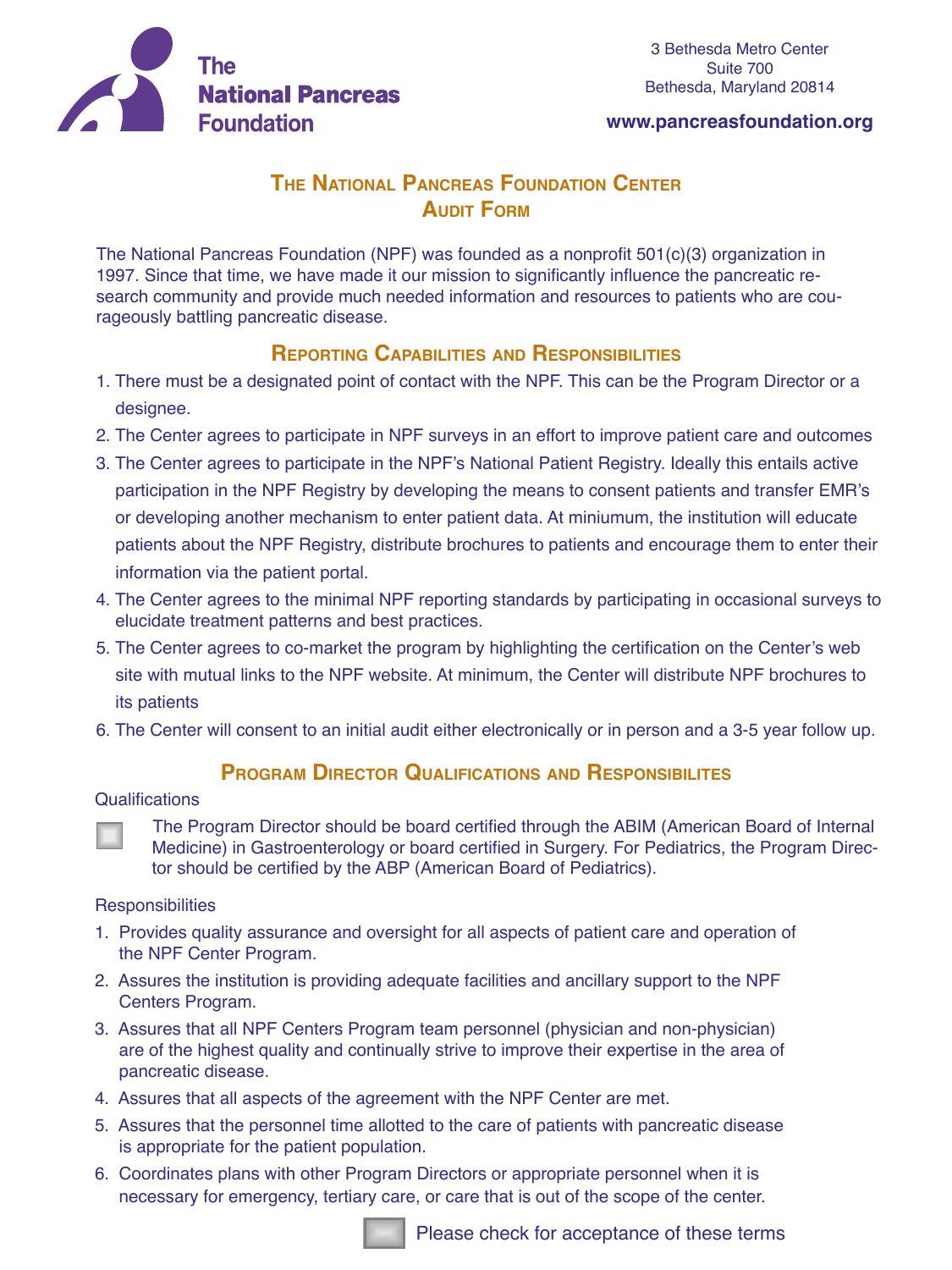

### **I. Organization/Facility Information**

|                                                    | <b>Organization/Facility Name</b>                                                              |  |  |  |
|----------------------------------------------------|------------------------------------------------------------------------------------------------|--|--|--|
|                                                    |                                                                                                |  |  |  |
| <b>Address</b>                                     |                                                                                                |  |  |  |
|                                                    |                                                                                                |  |  |  |
|                                                    | Program Director Name, Title                                                                   |  |  |  |
|                                                    |                                                                                                |  |  |  |
|                                                    | <b>Program Director Email Address</b><br><b>Program Director Phone</b>                         |  |  |  |
|                                                    |                                                                                                |  |  |  |
|                                                    | Primary Point of Contact if different from Program Director                                    |  |  |  |
|                                                    |                                                                                                |  |  |  |
|                                                    | <b>Point of Contact Phone</b><br><b>Point of Contact Email Address</b>                         |  |  |  |
|                                                    |                                                                                                |  |  |  |
|                                                    | If approved to be an NPF Center, NPF will provide a link from its website to the following URL |  |  |  |
|                                                    |                                                                                                |  |  |  |
|                                                    | Phone Number for Appointments (will be listed on NPF site)                                     |  |  |  |
|                                                    |                                                                                                |  |  |  |
|                                                    | <b>II. Designated Core Personnel</b>                                                           |  |  |  |
|                                                    | Must have a multidisciplinary approach to patient care. Check all that apply and provide the   |  |  |  |
|                                                    | physician(s) name in the comments box. If you do not meet the criteria, please explain.        |  |  |  |
|                                                    | <b>Program Director</b>                                                                        |  |  |  |
|                                                    | Individual should be board certified through the ABIM (American Board of Internal              |  |  |  |
|                                                    | Medicine) in Gastroenterology or board certified in Surgery. Other requirements are            |  |  |  |
|                                                    | stipulated on the first page of this application.<br>Physician name and comments               |  |  |  |
|                                                    |                                                                                                |  |  |  |
|                                                    | Gastroenterologists                                                                            |  |  |  |
|                                                    | At least two with one experienced in therapeutic endoscopy, including EUS and                  |  |  |  |
| ERCP. One must have minimum of 5 years experience. |                                                                                                |  |  |  |
|                                                    | Physicians' names and comments                                                                 |  |  |  |
|                                                    |                                                                                                |  |  |  |

Pathologist with expertise in gastrointestinal disease

Physician name and comments

Interventional Radiologist

Gastroenterology expertise

Physician name and comments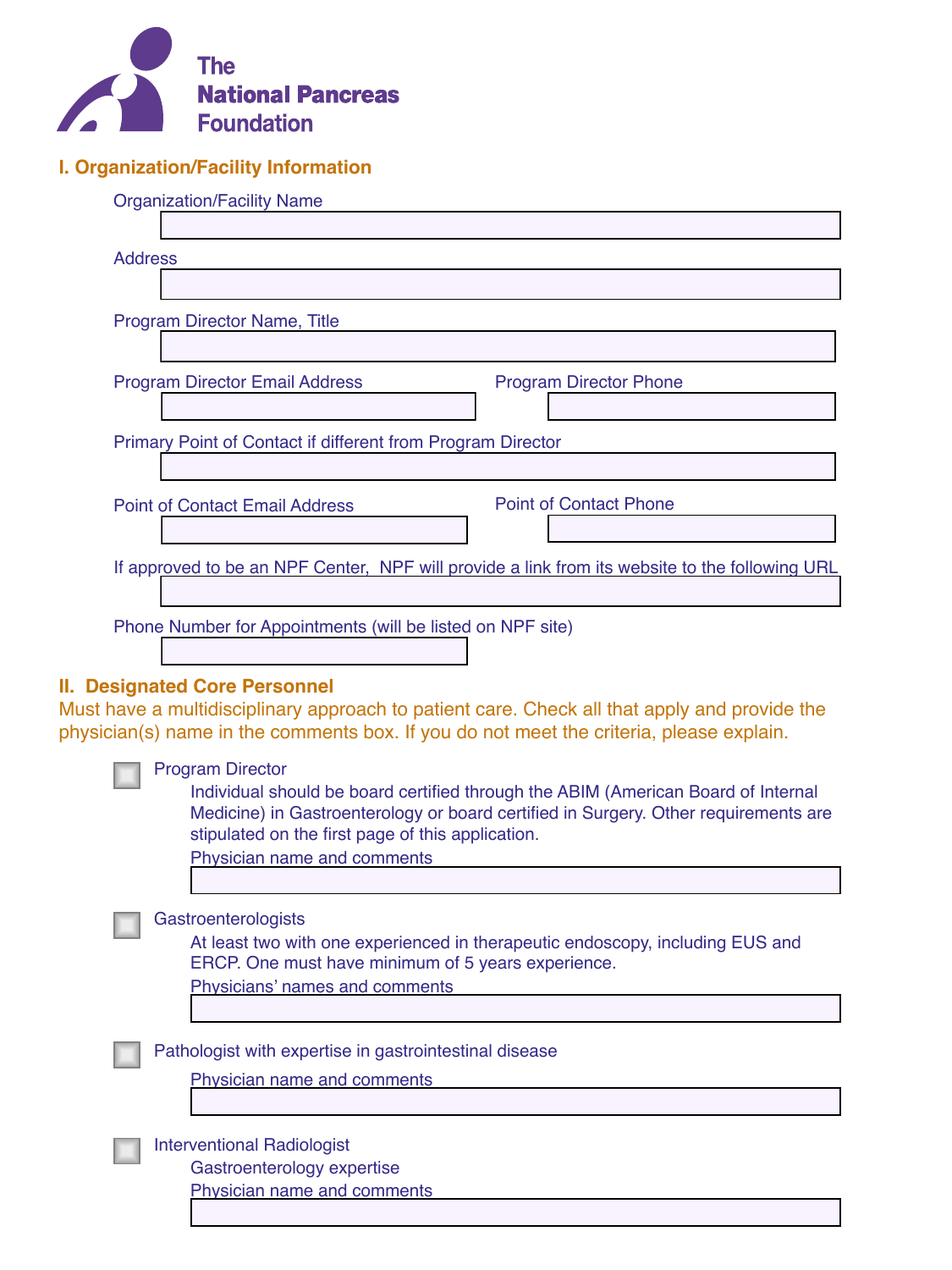| The<br><b>National Pancreas</b><br><b>Foundation</b>                                                                                                                                                                                                                                                                     |  |
|--------------------------------------------------------------------------------------------------------------------------------------------------------------------------------------------------------------------------------------------------------------------------------------------------------------------------|--|
| Pancreatiobiliary surgeon<br>At least two with experience/expertise in Distal pancreatectomy, Whipple's<br>resection, total pancreatectomy and drainage procedures for pseudocysts and<br>pancreatitis - Puestow and cyst-enterostomies. (One must have minimum 5 years<br>experience)<br>Physicians' names and comments |  |
| <b>III. Special Expertise and Services.</b> Must have access to 80% of the following personnel<br>via on-site access or an extablished and ongoing referral relationship. Please list names and<br>check all that apply.                                                                                                 |  |
| <b>Dietitian/Nutrition Support</b><br>Registered Dietitian Nutritionist with credentials of RD or RDN available<br>Name and comments                                                                                                                                                                                     |  |
| Pain and symptom control specialist/service<br>Explain how you meet this criteria                                                                                                                                                                                                                                        |  |
| Psychosocial support/social work<br><b>Ideal: Medical Psychiatrist</b><br>Acceptable: Patient support network which may including support groups, social worker<br>access, and/or psychiatric back-up<br>If "Acceptable," please explain how you meet this criteria                                                      |  |
| <b>Pancreatic function testing</b><br><b>Endoscopic Pancreatic Function Testing</b><br><b>Comments</b>                                                                                                                                                                                                                   |  |
| <b>Clinical trials</b><br>Ideal: Have clinical trials available for pancreatitis and have access to an IRB (Institution-<br>al Review Board) for research<br>Acceptable: Have a referral program and patient education for clinical trials<br><b>Comments</b>                                                            |  |
| Prevention program to include alcohol and smoking education and cessation programs<br>Please explain how you meet this criteria                                                                                                                                                                                          |  |
| Endocrinology/understanding of type III diabetes<br>Endocrinologist interested in pancreatic diabetes, Lab testing available to assess endo-<br>crine function<br><b>Name and Comments</b>                                                                                                                               |  |